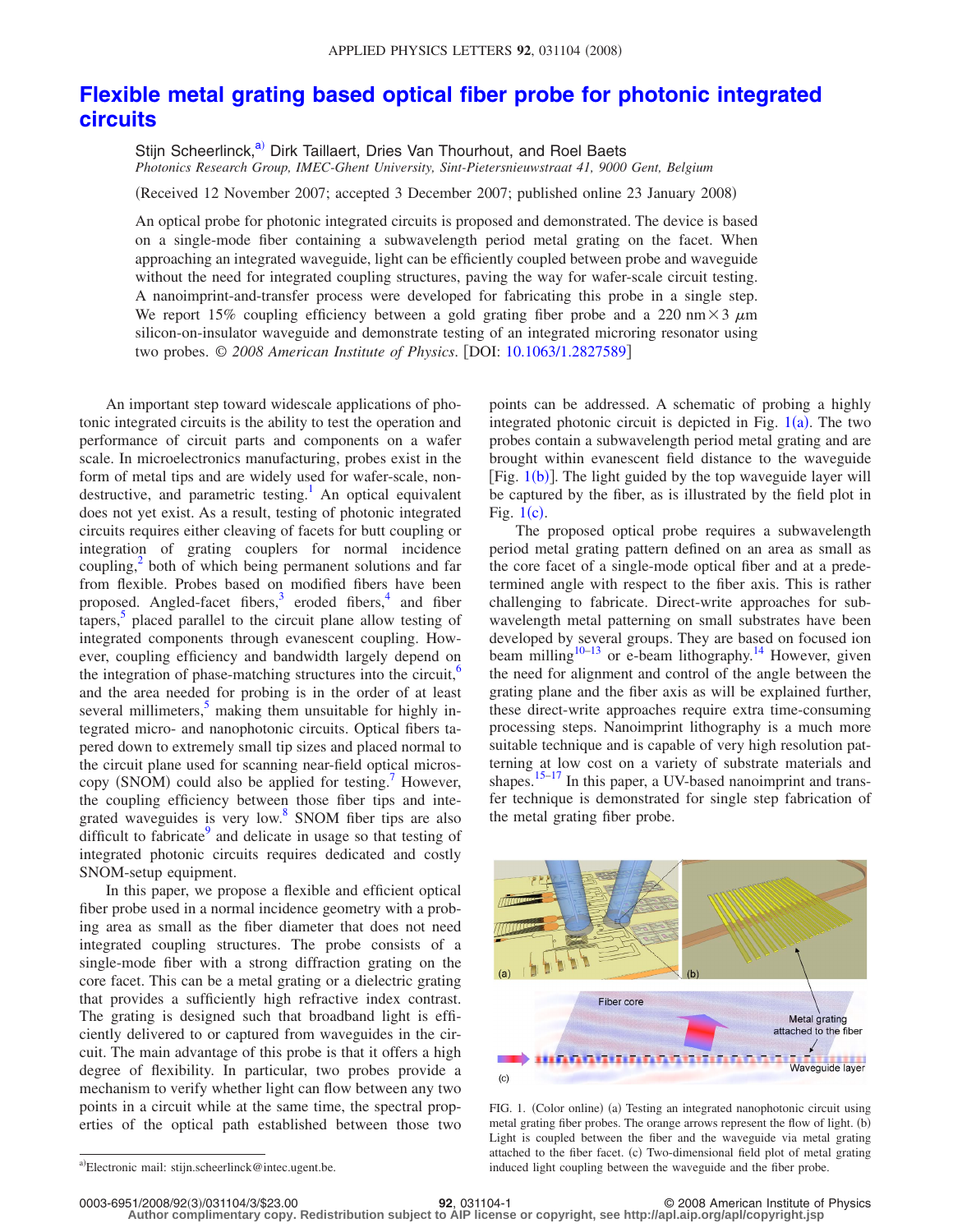<span id="page-1-0"></span>

FIG. 2. (Color online) Alignment tolerancy analysis by two-dimensional FDTD calculations. The coupling efficiency is calculated as a function of relative position of the gold grating with respect to the fiber core. The insets illustrate the relative grating position.

We designed and fabricated gold grating fiber probes for silicon on insulator (SOI), a promising platform for nanopho-tonic circuits.<sup>18,[19](#page-2-14)</sup> In previous work, we demonstrated  $34\%$ coupling efficiency and a 1 dB bandwidth of 40 nm for TE polarization for a 630 nm period gold grating on top of a 10  $\mu$ m × 220 nm silicon waveguide.<sup>20</sup> Coupling is optimal when the phase fronts make an angle of 10° with respect to the vertical. This result is taken as the starting point of the fiber probe design fixing the angle between the grating plane and the fiber axis to 80°. Although vertical coupling can be achieved by a smaller grating period, the angled configuration is necessary to avoid large secondary order reflections back into the circuit that might lead to cavity formation, instability, and deterioration of the performance of integrated components.

The optimal position of the gold grating with respect to the core was investigated by two-dimensional finite difference time domain (FDTD) calculations (OMNISIM 4.0, PhotonDesign). In the simulations, the single-mode fiber consists of a 1.46 refractive index core surrounded by a 1.455 refractive index cladding. The probe grating is assumed in contact with the waveguide. The coupling efficiency at a wavelength of 1540 nm as a function of relative grating position with respect to the fiber core is plotted in Fig. [2.](#page-1-0) It follows that alignment to the fiber core within a tolerancy frame of a few microns is necessary for sufficient coupling, illustrating the importance of alignment for the performance of the fiber probe. It also follows that a grating, which is too large compared to the core diameter, has limited or no coupling efficiency as light will be coupled out without being captured by the fiber core.

Probing with the gold grating fiber probe requires that the distance between the top of the waveguide and the gold grating is within the evanescent field decay length of the waveguide mode. FDTD calculations show a drop in coupling efficiency from 40% to less than 4% when the distance to the waveguide exceeds 200 nm.

The fabrication process flow is depicted in Fig. [3.](#page-1-1) Starting point of the process is a standard straight-cleaved singlemode fiber and a specially prepared SOI mold carrying the gold pattern that is to be transferred to the fiber facet. The mold was obtained in the following way. First, the SOI sample containing  $10 \times 10 \ \mu m^2$  gratings of period 630 nm

<span id="page-1-1"></span>

FIG. 3. (Color online) Fiber probe fabrication using nanoimprint and transfer lithography. First, the fiber with UV-curable resist is aligned over the specially prepared mold carrying the  $10 \times 10 \ \mu m^2$  gold grating pattern in the mold trenches. Then, the cavities are filled and the resist is UV cured. Finally, the mold is released. The metal grating is now attached to the fiber.

and an etch depth of 220 nm was treated with an antistiction coating. Then, gold was evaporated onto the mold. Finally, the gold on top of the mold grating lines was selectively removed by microcontact printing on another substrate. In this way, the original SOI mold becomes a carrier of the gold grating pattern by leaving the gold only in the grating trenches.

For probe fabrication, the mold was fixed on a vacuum chuck and the fiber was mounted on a *x*, *y* ,*z* stage and tilted at a 10° angle with respect to the normal of the mold. Then, the fiber was dipped in a drop of UV-curable resist. We used PAK-01 (Toyo Gosei, Co.). First, the fiber was passively aligned using a microscope. Then, the fiber was connected to a photodetector and the light from a broadband source with central wavelength of 1535 nm was sent into the top waveguide layer of the mold. The light scattered out by the grating was used to align the fiber core to the grating actively. This is illustrated in Fig. [3.](#page-1-1) When the fiber was brought closer to the mold, the resist was allowed to fill the grating trench cavities in the mold as is the case in a conventional nanoimprint process using low-viscous resist. The resist was then cured by UV light (EFOS Ultracure 100ss-plus) and the fiber was lifted from the mold. The strong adhesion between the polymer and the gold pattern as opposed to the low adhesion between the gold and the silica and between the polymer and the pretreated silicon caused a transfer of the gold grating pattern from the mold to the fiber facet. The whole process was carried out at room temperature. In this way, gold grating fiber probes were fabricated that are very robust and could be used in multiple experiments in a standard measurement setup. Figure [4](#page-1-2) depicts microscope and scanning electron microscopy (SEM) images of the fiber probe facet. The pictures were taken after the experiments described below.

The coupling efficiency was experimentally determined. Two gold grating fiber probes were fabricated, both consisting of a gold grating of thickness 20 nm and grating period of 630 nm. Both probes were brought into contact with a

<span id="page-1-2"></span>

FIG. 4. (Color online) (a) Microscope image of the fiber probe facet containing  $10 \times 10 \ \mu m^2$  gold gratings. (b) SEM picture of the fiber facet. The middle grating is aligned to the core. (c) Detail of the gold grating. **Author complimentary copy. Redistribution subject to AIP license or copyright, see http://apl.aip.org/apl/copyright.jsp**